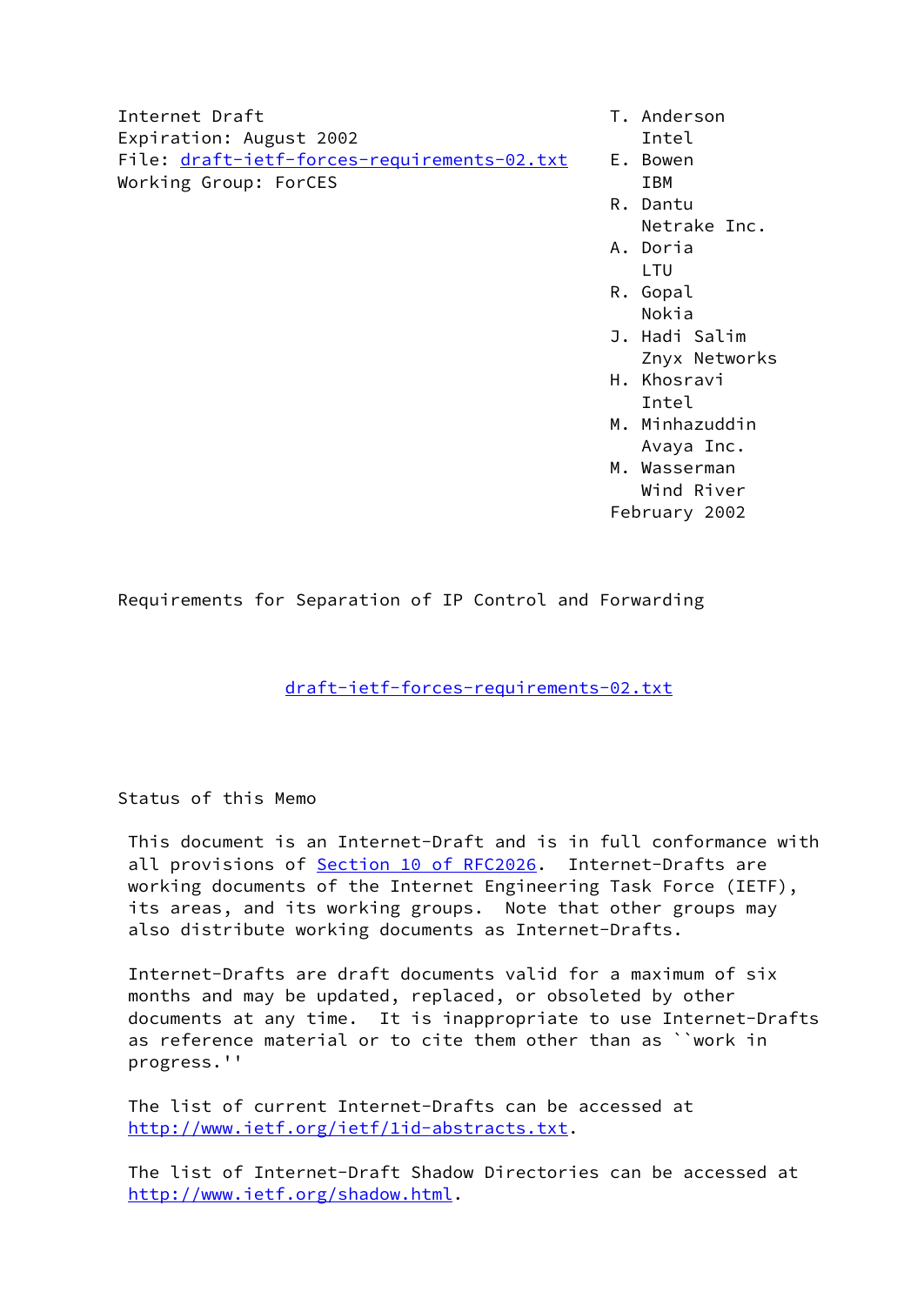| Anderson, et. al. |  | Expires August 2002 |  | [Page 1] |  |
|-------------------|--|---------------------|--|----------|--|
|-------------------|--|---------------------|--|----------|--|

<span id="page-1-2"></span>

| Internet Draft | ForCES Requirements | February 2002 |
|----------------|---------------------|---------------|
|----------------|---------------------|---------------|

 The key words "MUST", "MUST NOT", "REQUIRED", "SHALL", "SHALL NOT", "SHOULD", "SHOULD NOT", "RECOMMENDED", "MAY", and "OPTIONAL" in this document are to be interpreted as described in [\[RFC-2119](https://datatracker.ietf.org/doc/pdf/rfc2119)].

### <span id="page-1-0"></span>[1](#page-1-0). Abstract

 This document introduces the ForCES architecture and defines a set of associated terminology. This document also defines a set of architectural, modeling, and protocol requirements to logically separate the control and data forwarding planes of an IP networking device.

# <span id="page-1-1"></span>[2](#page-1-1). Definitions

Addressable Entity (AE) - A physical device that is directly addressable given some interconnect technology. For example, on Ethernet, an AE is a device to which we can communicate using an Ethernet MAC address; on IP networks, it is a device to which we can communicate using an IP address; and on a switch fabric, it is a device to which we can communicate using a switch fabric port number.

 Physical Forwarding Element (PFE) - An AE that includes hardware used to provide per-packet processing and handling. This hardware may consist of (but is not limited to) network processors, ASIC's, or general-purpose processors. For example, line cards in a backplane are PFEs.

 PFE Partition - A logical partition of a PFE consisting of some subset of each of the resources (e.g., ports, memory, forwarding table entries) available on the PFE. This concept is analogous to that of the resources assigned to a virtual router [[REQ-PART\]](#page-13-0).

 Physical Control Element (PCE) - An AE that includes hardware used to provide control functionality. This hardware typically includes a general-purpose processor.

 PCE Partition - A logical partition of a PCE consisting of some subset of each of the resources available on the PCE.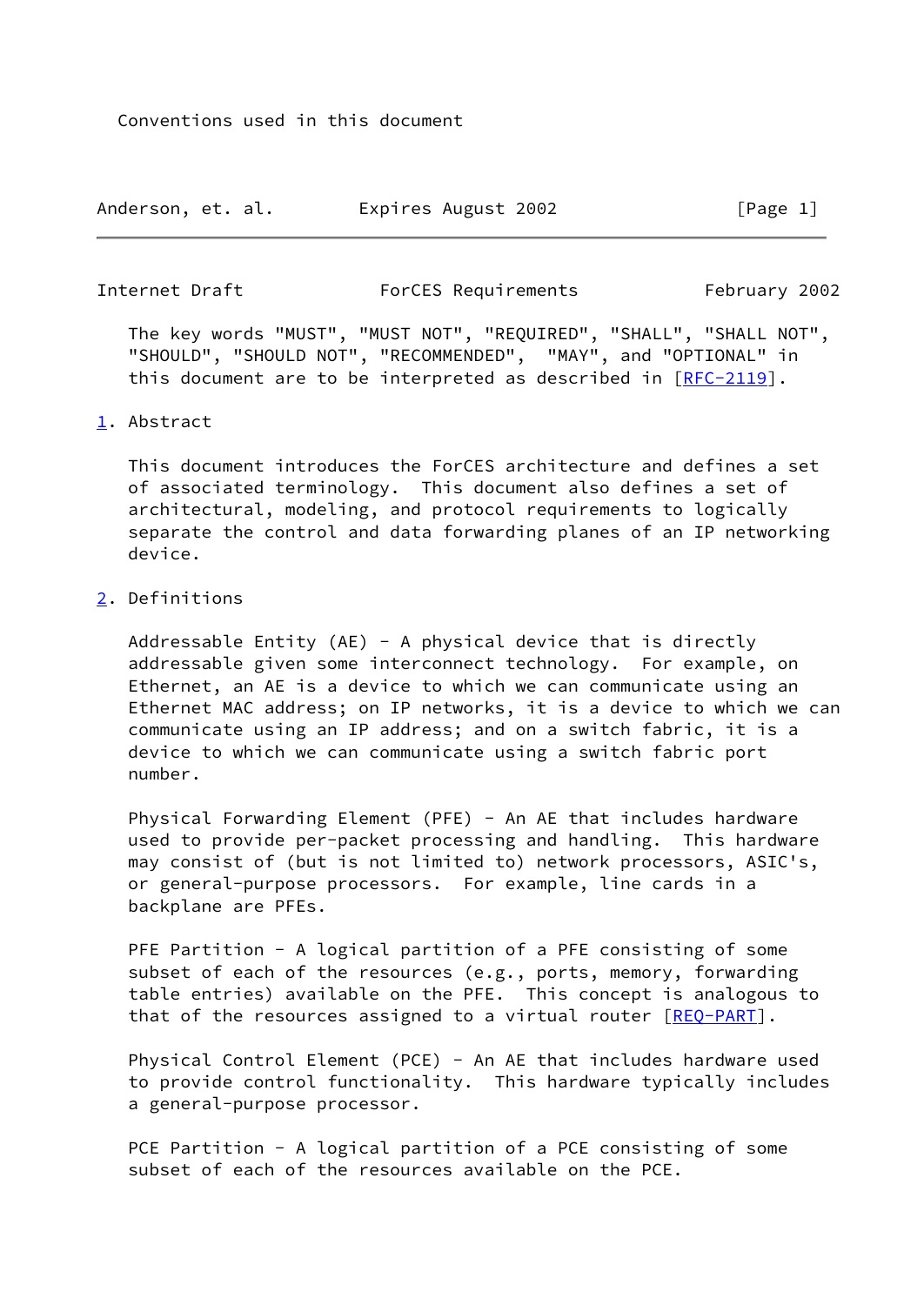Forwarding Element (FE) - A logical entity that implements the ForCES protocol. FEs use the underlying hardware to provide per packet processing and handling as directed by a CE via the ForCES protocol. FEs may use PFE partitions, whole PFEs, or multiple PFEs.

 Proxy FE - A name for a type of FE that cannot directly modify its underlying hardware but instead manipulates that hardware using some intermediate form of communication (e.g., a non-ForCES protocol or

| Anderson, et. al. |  | Expires August 2002 | [Page 2] |  |
|-------------------|--|---------------------|----------|--|
|-------------------|--|---------------------|----------|--|

Internet Draft ForCES Requirements February 2002 DMA). A proxy FE will typically be used in the case where a PFE cannot implement the ForCES protocol directly (e.g., due to the lack of a general purpose CPU).

 Control Element (CE) - A logical entity that implements the ForCES protocol and uses it to instruct one or more FEs how to process packets. CEs handle functionality such as the execution of control and signaling protocols. CEs may consist of PCE partitions or whole PCEs.

 Pre-association Phase - The period of time during which a FE Manager (see below) and a CE Manager (see below) are determining which FE and CE should be part of the same network element.

 Post-association Phase - The period of time during which a FE does know which CE is to control it and vice versa, including the time during which the CE and FE are establishing communication with one another.

 ForCES Protocol - While there may be multiple protocols used within the overall ForCES architecture, the term "ForCES protocol" refers only to the ForCES post-association phase protocol (see below).

 ForCES Post-Association Phase Protocol - The protocol used for post association phase communication between CEs and FEs. This protocol does not apply to CE-to-CE communication, FE-to-FE communication, or to communication between FE and CE managers. The ForCES protocol is a master-slave protocol in which FEs are slaves and CEs are masters. This protocol includes both the management of the communication channel (e.g., connection establishment, heartbeats) and the control messages themselves.

 FE Model - A model that describes the logical processing functions of a FE.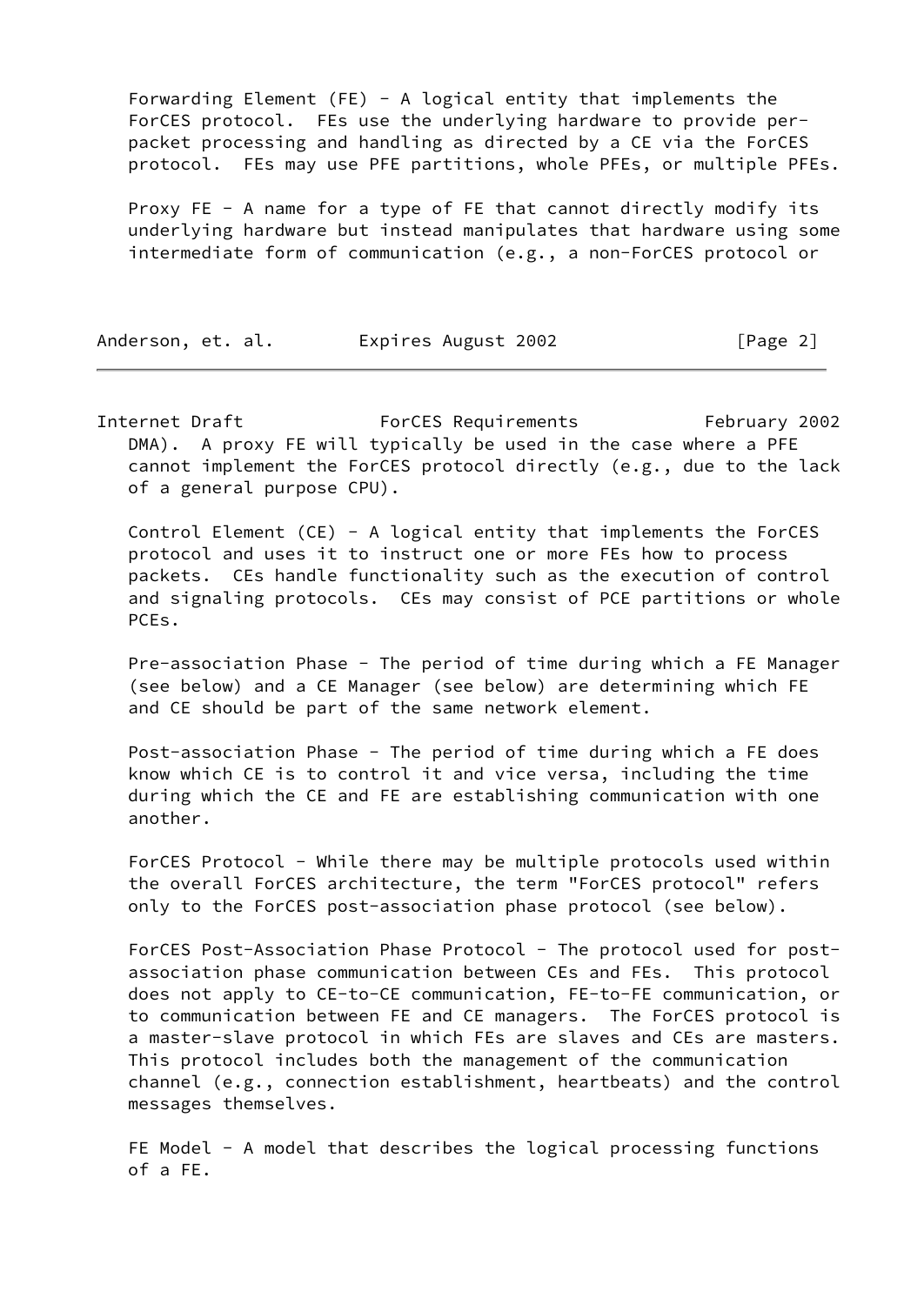FE Manager - A logical entity that operates in the pre-association phase and is responsible for determining to which CE(s) a FE should communicate. This process is called CE discovery and may involve the FE manager learning the capabilities of available CEs. A FE manager may use anything from a static configuration to a pre association phase protocol (see below) to determine which CE(s) to use. Being a logical entity, a FE manager might be physically combined with any of the other logical entities mentioned in this section.

 CE Manager - A logical entity that operates in the pre-association phase and is responsible for determining to which FE(s) a CE should communicate. This process is called FE discovery and may involve the CE manager learning the capabilities of available FEs. A CE

| Anderson, et. al. | Expires August 2002 | [Page 3] |
|-------------------|---------------------|----------|
|-------------------|---------------------|----------|

<span id="page-3-0"></span>Internet Draft ForCES Requirements February 2002 manager may use anything from a static configuration to a pre association phase protocol (see below) to determine which FE to use. Being a logical entity, a CE manager might be physically combined with any of the other logical entities mentioned in this section.

Pre-association Phase Protocol - A protocol between FE managers and CE managers that is used to determine which CEs or FEs to use. pre-association phase protocol may include a CE and/or FE capability discovery mechanism. Note that this capability discovery process is wholly separate from (and does not replace) that used within the ForCES protocol (see [Section 7](#page-10-0), requirement #1). However, the two capability discovery mechanisms may utilize the same FE model (see [Section 6](#page-8-0)). Pre-association phase protocols are not discussed further in this document (see Section 11.3).

 ForCES Network Element (NE) - An entity composed of one or more CEs and one or more FEs. To entities outside a NE, the NE represents a single point of management. Similarly, a NE usually hides its internal organization from external entities.

ForCES Protocol Element - A FE or CE.

High Touch Capability - This term will be used to apply to the capabilities found in some forwarders to take action on the contents or headers of a packet based on content other than what is found in the IP header. Examples of these capabilities include NAT-PT, firewall, and L7 content recognition.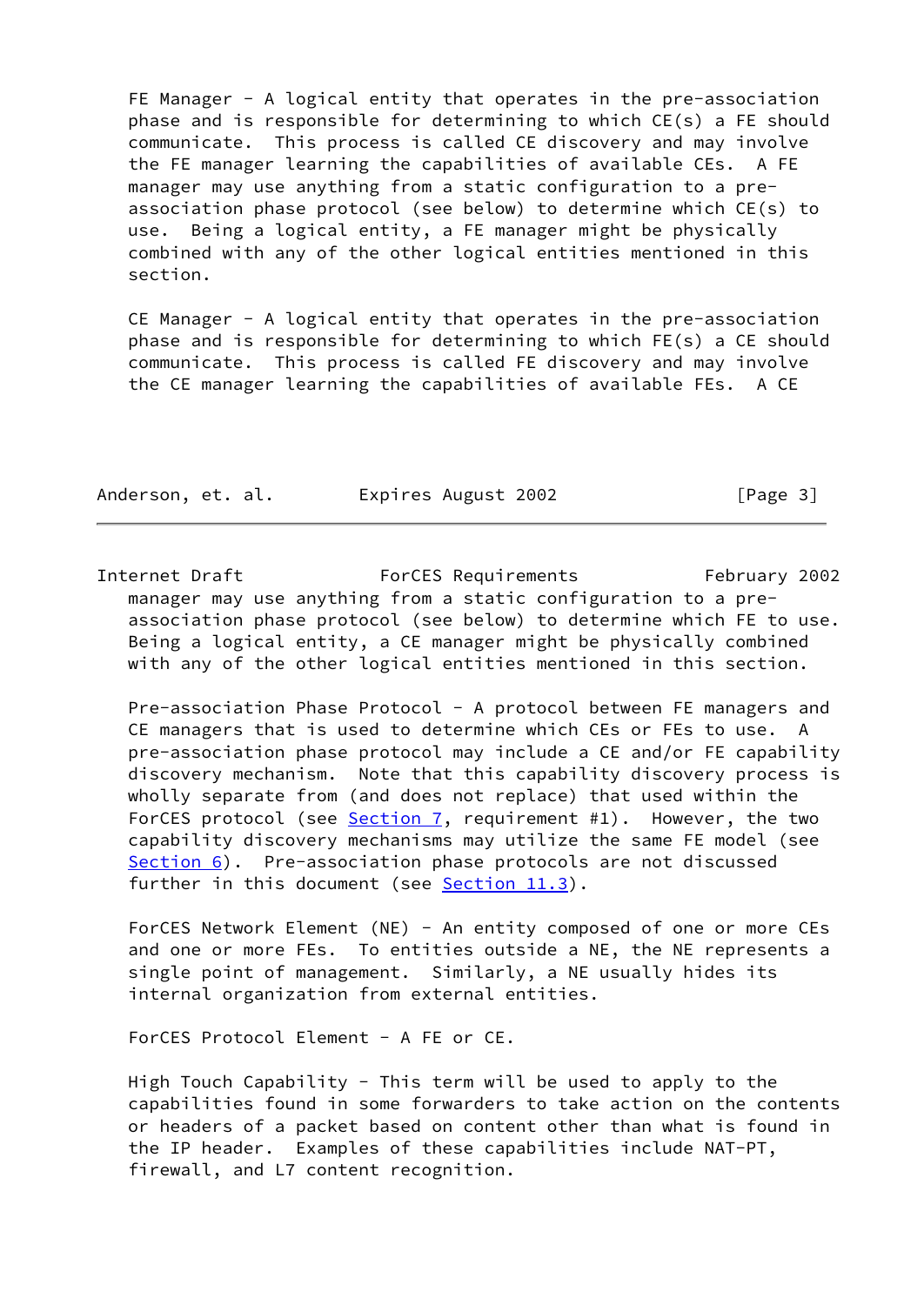# <span id="page-4-0"></span>[3](#page-4-0). Introduction

 An IP network element is composed of numerous logically separate entities that cooperate to provide a given functionality (such as a routing or IP switching) and yet appear as a normal integrated network element to external entities. Two primary types of network element components exist: control-plane components and forwarding plane components. In general, forwarding-plane components are ASIC, network-processor, or general-purpose processor-based devices that handle all data path operations. Conversely, control-plane components are typically based on general-purpose processors that provide control functionality such as the processing of routing or signaling protocols. A standard set of mechanisms for connecting these components provides increased scalability and allows the control and forwarding planes to evolve independently, thus promoting faster innovation.

 For the purpose of illustration, let us consider the architecture of a router to illustrate the concept and value of separate control and forwarding planes. The architecture of a router is composed of two main parts. These components, while inter-related, perform

| Anderson, et. al. |  | Expires August 2002 | [Page 4] |
|-------------------|--|---------------------|----------|
|-------------------|--|---------------------|----------|

<span id="page-4-2"></span>Internet Draft ForCES Requirements February 2002 functions that are largely independent of each other. At the bottom is the forwarding path that operates in the data-forwarding plane and is responsible for per-packet processing and forwarding. Above the forwarding plane is the network operating system that is responsible for operations in the control plane. In the case of a router or switch, the network operating system runs routing, signaling and control protocols (e.g., RIP, OSPF and RSVP) and dictates the forwarding behavior by manipulating forwarding tables, per-flow QoS tables and access control lists. Typically, the architecture of these devices combines all of this functionality into a single functional whole with respect to external entities.

<span id="page-4-1"></span>[4](#page-4-1). Architecture

 The chief components of a NE architecture are the CE, the FE, and the interconnect protocol. The CE is responsible for operations such as signaling and control protocol processing and the implementation of management protocols. Based on the information acquired through control processing, the CE(s) dictates the packet forwarding behavior of the FE(s) via the interconnect protocol. For example, the CE might control a FE by manipulating its forwarding tables, the state of its interfaces, or by adding or removing a NAT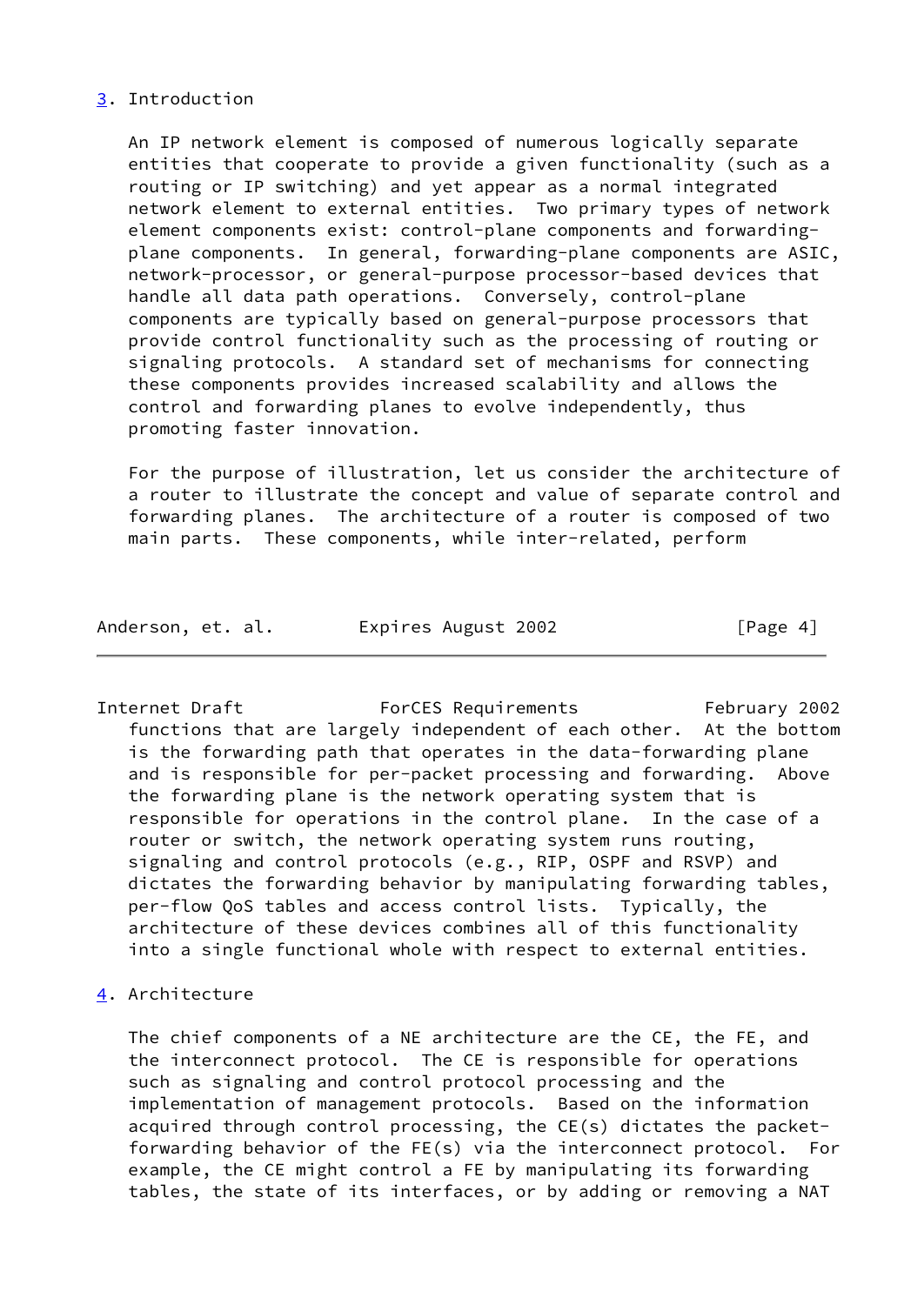binding.

 The FE operates in the forwarding plane and is responsible for per packet processing and handling. By allowing the control and forwarding planes to evolve independently, different types of FEs can be developed - some general purpose and others more specialized. Some functions that FEs could perform include layer 3 forwarding, metering, shaping, firewall, NAT, encapsulation (e.g., tunneling), decapsulation, encryption, accounting, etc. Nearly all combinations of these functions may be present in practical FEs.

 Below is a diagram illustrating an example NE composed of a CE and two FEs. Both FEs and CE require minimal configuration as part of the pre-configuration process and this may be done by FE Manager and CE Manager respectively. Apart from this, there is no defined role for FE Manager and CE Manager. The Proxy FE has also been defined for clarification purpose. These components are out of scope of the architecture and requirements for ForCES protocol, which only involves CEs and FEs.

Anderson, et. al. Expires August 2002 [Page 5]

<span id="page-5-0"></span>

| | | | | | | | | |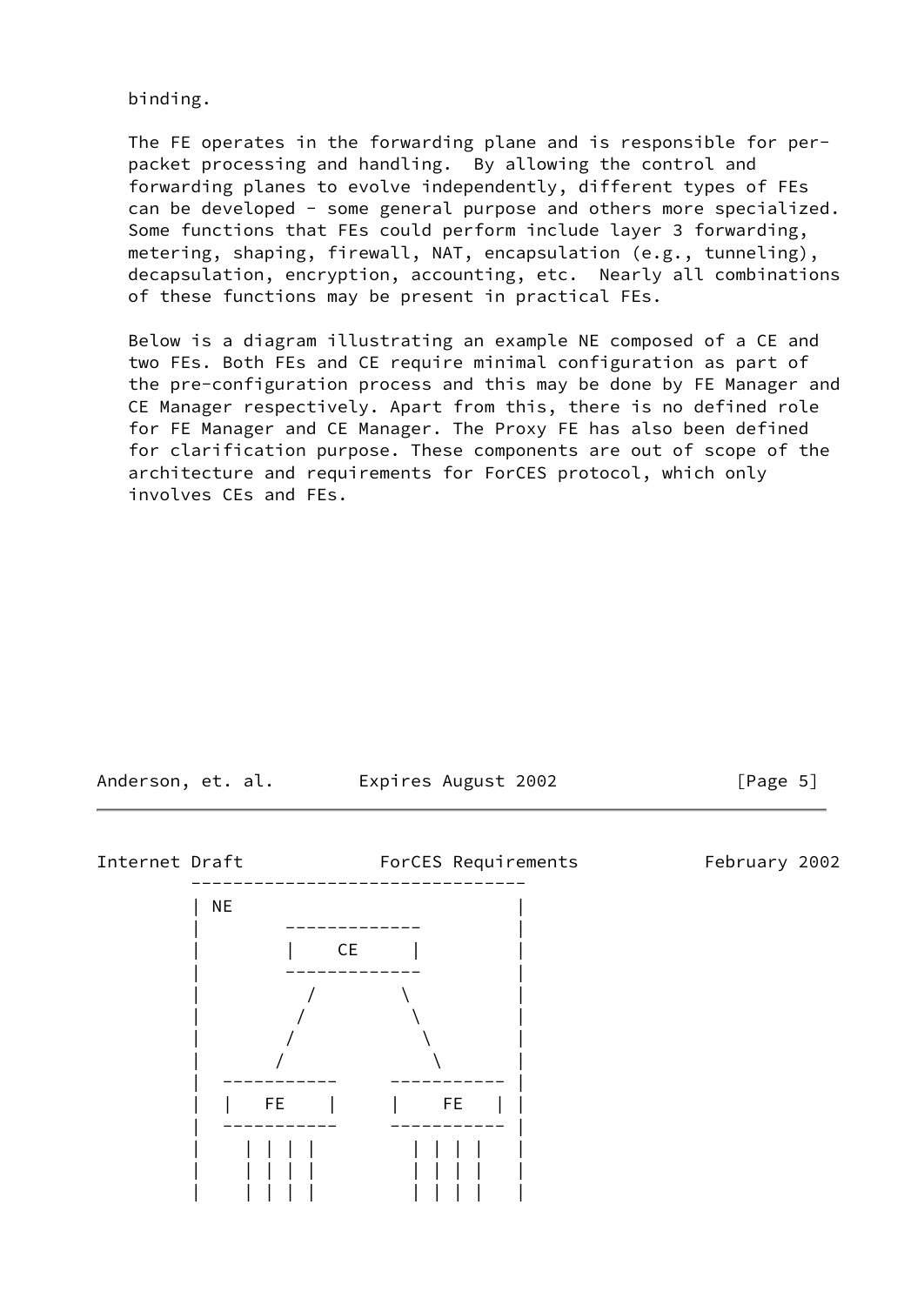|  | 1111 |  |  | $\vert \vert$ $\vert$ $\vert$ $\vert$ |  |
|--|------|--|--|---------------------------------------|--|

## <span id="page-6-0"></span>[5](#page-6-0). Architectural Requirements

The following are the architectural requirements:

 1) CEs and FEs MUST be able to connect by a variety of interconnect technologies. Examples of interconnect technologies used in current architectures include Ethernet,bus backplanes, and ATM (cell) fabrics. FEs MAY be connected to each other via a different technology than that used for CE/FE communication.

 2) FEs MUST support a minimal set of capabilities necessary for establishing network connectivity (e.g., interface discovery, port up/down functions). Beyond this minimal set, the ForCES architecture MUST NOT restrict the types or numbers of capabilities that FEs may contain.

 3) Packets MUST be able to arrive at the NE by one FE and leave the NE via a different FE.

 4) A NE MUST support the appearance of a single functional device. For example, in a router, the TTL of the packet should be decremented only once as it traverses the NE regardless of how many FEs through which it passes. However, external entities (e.g., FE managers and CE managers) MAY have direct access to individual ForCES protocol elements for providing information to transition them from the pre-association to post-association phase.

| Anderson, et. al. |  |  | Expires August 2002 | [Page 6] |
|-------------------|--|--|---------------------|----------|
|-------------------|--|--|---------------------|----------|

Internet Draft ForCES Requirements February 2002 5) The architecture MUST provide a way to prevent unauthorized ForCES protocol elements from joining a NE.(For more protocol details, refer to [section 7](#page-10-0) requirement# 2)

 6) A FE MUST be able to asynchronously inform the CE of an increase/decrease in available resources or capabilities on the FE. (Since there is not a strict 1-to-1 mapping between FEs and PFEs, it is possible for the relationship between a FE and its physical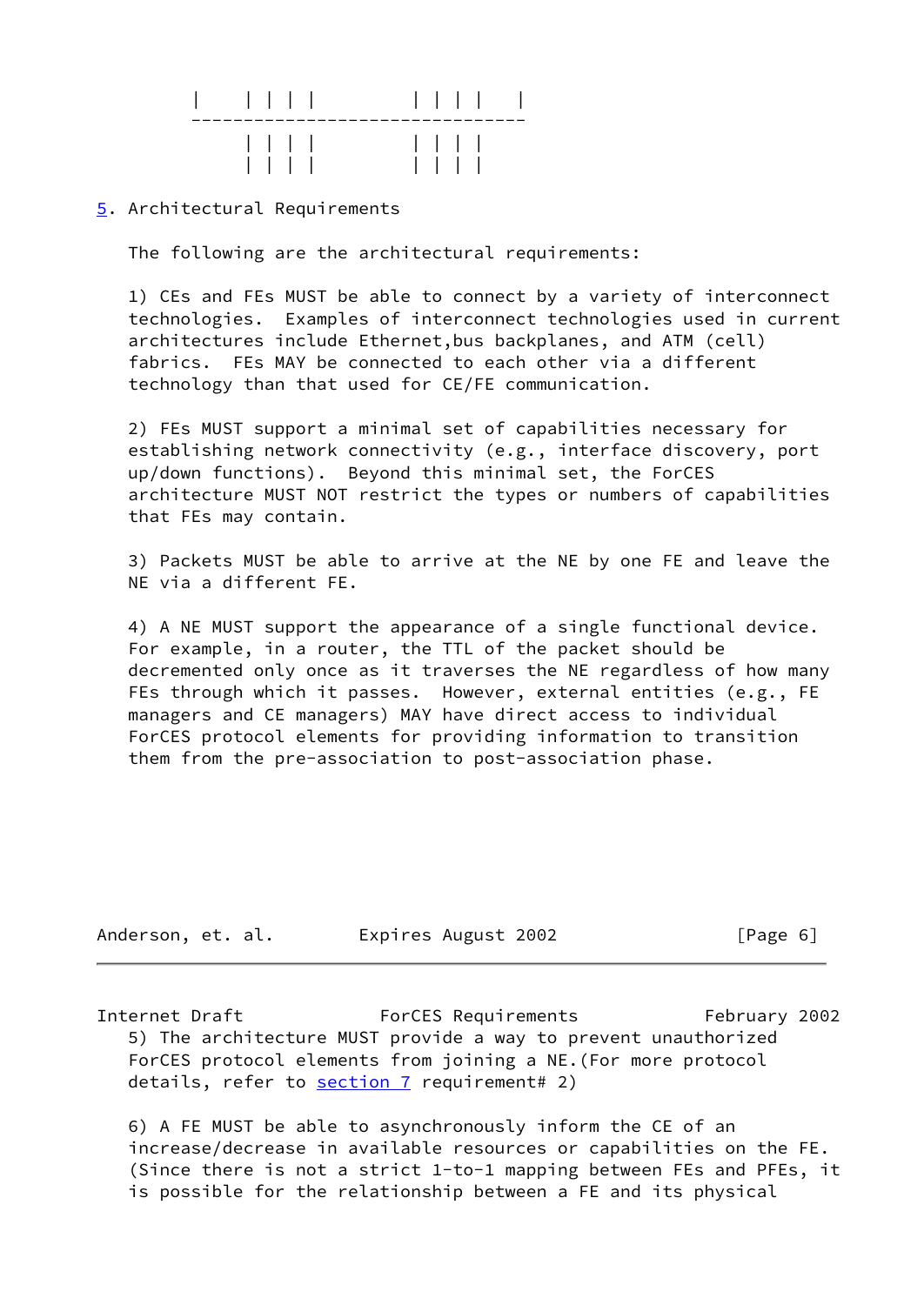resources to change over time). For example, the number of physical ports or the amount of memory allocated to a FE may vary over time. The CE needs to be informed of such changes so that it can control the FE in an accurate way.

 7) The architecture MUST support mechanisms for high availability. This includes the ability for CEs and FEs to determine when there is a loss of association between them, ability to restore association and efficient state (re)synchronization mechanisms. High Availability also includes the ability to preset the actions an FE will take in reaction to loss of association to its CE e.g., whether the FE will continue to forward packets or whether it will halt operations.

 8) FEs MUST redirect packets addressed to their interfaces to their CE for further processing. Furthermore, FEs MUST redirect other required packets (e.g., such as those with the router alert option set) to their CE as well. (FEs MAY provide any other classification/redirection capabilities that they desire as described in [Section 6.5](#page-9-0) requirement #4.) Similarly, CEs MUST be able to create packets and have its FEs deliver them.

 9) Any proposed ForCES architectures MUST explain how that architecture supports all of the router functions as defined in [\[RFC1812](https://datatracker.ietf.org/doc/pdf/rfc1812)].

 10) In a ForCES NE, the FEs MUST be able to provide their topology information (topology by which the FEs in the NE are connected) to the CE(s).

 11) The ForCES NE architecture MUST be capable of supporting (i.e., must scale to) at least hundreds of FEs and tens of thousands of ports.

 12) The ForCES architecture MUST allow FEs AND CEs to join and leave NEs dynamically.

13) The ForCES NE architecture MUST support multiple CEs and FEs.

 14) For pre-association phase setup, monitoring, configuration issues, it MAY be useful to use standard management mechanisms for

| Expires August 2002<br>Anderson, et. al. | [Page 7] |
|------------------------------------------|----------|
|------------------------------------------|----------|

<span id="page-7-0"></span>Internet Draft ForCES Requirements February 2002 CEs and FEs. The ForCES architecture and requirements do not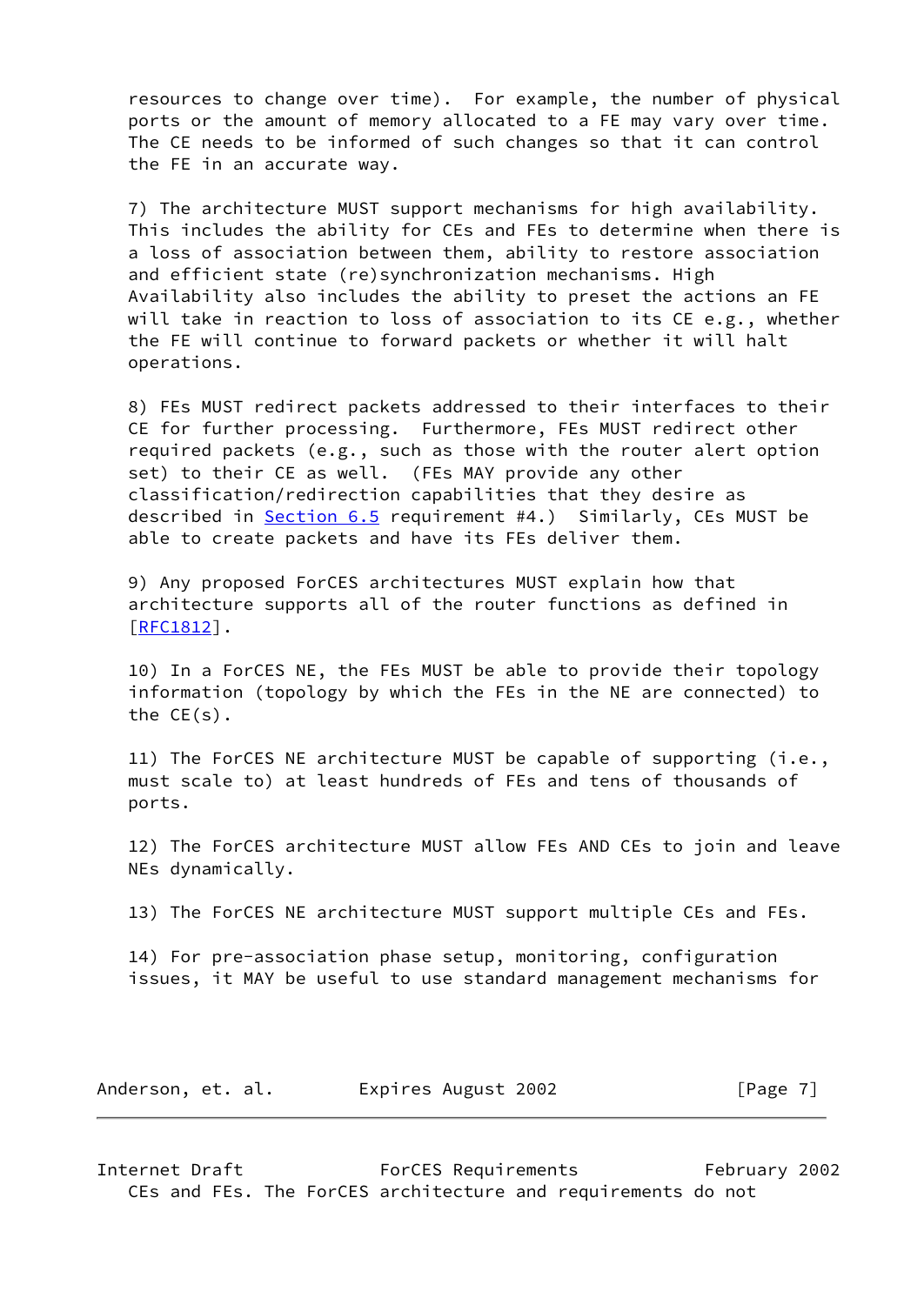preclude this. In general, for post-association phase, most management tasks SHOULD be done through interaction with the CE. In certain conditions (e.g. CE/FE disconnection), it may be useful to allow management tools (e.g. SNMP) to be used to diagnose and repair problems. The following guidelines MUST be observed:

- 1. The ability for a management tool (e.g. SNMP) to be used to read (but not change) the state of FE SHOULD NOT be precluded.
- 2. It MUST NOT be possible for management tools (e.g. SNMP, etc) to change the state of a FE in a manner that affects overall NE behavior without the CE being notified.
- <span id="page-8-0"></span>[6](#page-8-0). FE Model Requirements

 The variety of FE functionality that the ForCES architecture allows poses a potential problem for CEs. In order for a CE to effectively control a FE, the CE must understand how the FE processes packets. We therefore REQUIRE that a FE model be created that can express the logical packet processing capabilities of a FE. This model will be used in the ForCES protocol to describe FE capabilities (see [Section](#page-10-0) [7](#page-10-0), requirement #1).

# <span id="page-8-1"></span>[6.1](#page-8-1). Types of Logical Functions

 The FE model MUST express what logical functions can be applied to packets as they pass through a FE. Logical functions are the packet processing functions that are applied to the packets as they are forwarded through a FE. Examples of logical functions are layer 3 forwarding, firewall, NAT, shaping. [Section 6.5](#page-9-0) defines the minimal set of logical functions that the FE Model MUST support.

# <span id="page-8-2"></span>[6.2](#page-8-2). Variations of Logical Functions

 The FE model MUST be capable of supporting/allowing variations in the way logical functions are implemented on a FE. For example, on a certain FE the forwarding logical function might have information about both the next hop IP address and the next hop MAC address, while on another FE these might be implemented as separate logical functions. Another example would be NAT functionality that can have several flavors such as Traditional/Outbound NAT, Bi-directional NAT, Twice NAT, Multihomed NAT [\[RFC2663](https://datatracker.ietf.org/doc/pdf/rfc2663)]. The model must be flexible enough to allow such variations in functions.

#### <span id="page-8-3"></span>[6.3](#page-8-3). Ordering of Logical Functions

 The model MUST be capable of describing the order in which these logical functions are applied in a FE. The ordering of logical functions is important in many cases. For example, a NAT function may change a packet's source or destination IP address. Any number of other logical functions (e.g., layer 3 forwarding, ingress/egress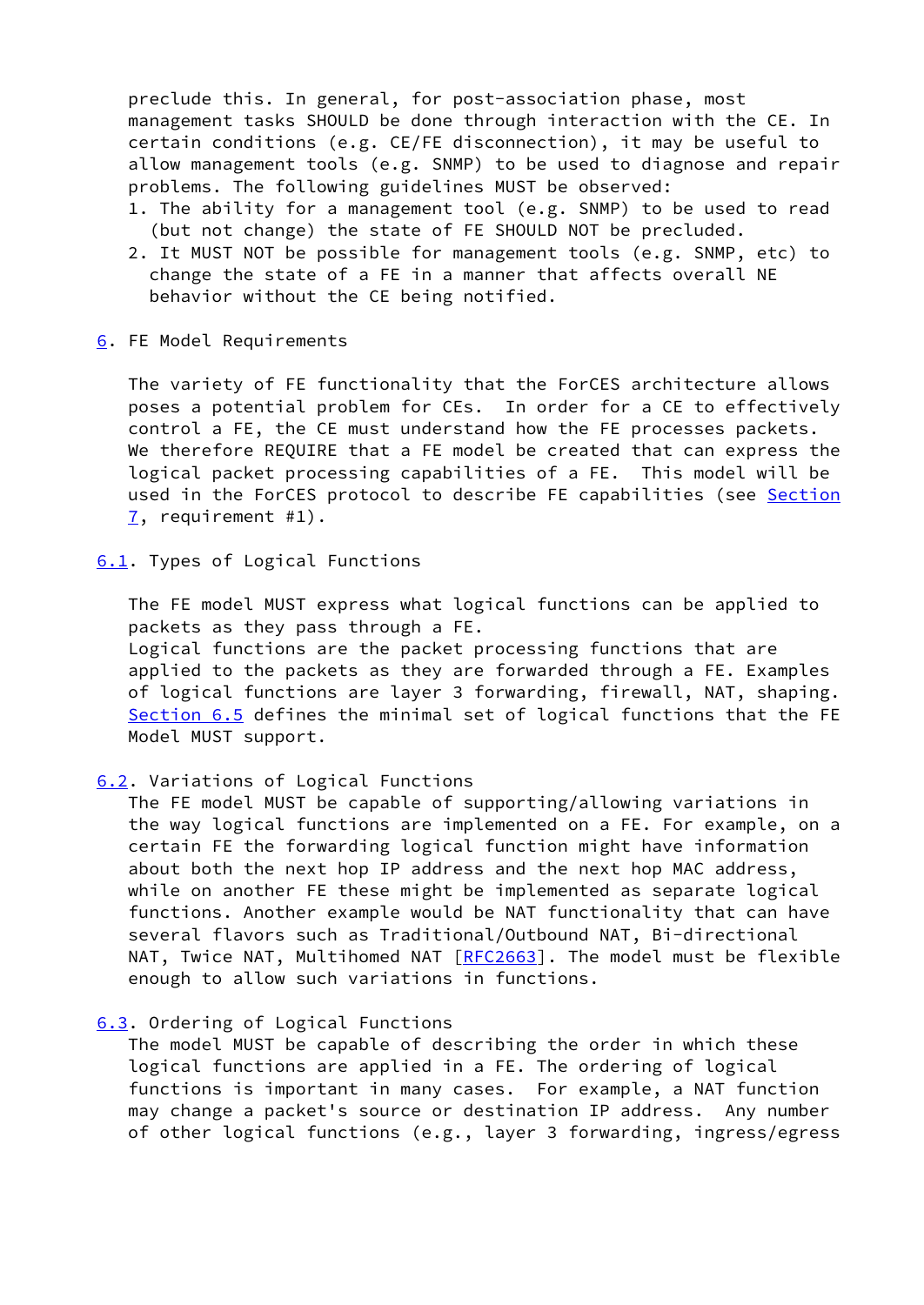<span id="page-9-2"></span>Internet Draft ForCES Requirements February 2002 firewall, shaping, accounting) may make use of the source or destination IP address when making decisions. The CE needs to know whether to configure these logical functions with the pre-NAT or post-NAT IP address. Furthermore, the model MUST be capable of expressing multiple instances of the same logical function in a FE's processing path. Using NAT again as an example, one NAT function is typically performed before the forwarding decision (packets arriving externally have their public addresses replaced with private addresses) and one NAT function is performed after the forwarding decision (for packets exiting the domain, their private addresses are replaced by public ones).

#### <span id="page-9-1"></span>[6.4](#page-9-1). Flexibility

 Finally, the FE model SHOULD provide a flexible infrastructure in which new logical functions and new classification, action, and parameterization data can be easily added. Also, the FE model MUST be capable of describing the types of statistics gathered by each logical function.

### <span id="page-9-0"></span>[6.5](#page-9-0). Minimal Set of Logical Functions

 The rest of this section defines a minimal set of logical functions that any FE model MUST support. This minimal set DOES NOT imply that all FEs must provide this functionality. Instead, these requirements only specify that the model must be capable of expressing the capabilities that FEs may choose to provide.

#### 1)Port Functions

 The FE model MUST be capable of expressing the number of ports on the device, the static attributes of each port (e.g., port type, link speed), and the configurable attributes of each port (e.g., IP address, administrative status).

 2)Forwarding Functions The FE model MUST be capable of expressing the data that can be used by the forwarding function to make a forwarding decision.

## 3)QoS Functions

 The FE model MUST allow a FE to express its QoS capabilities in terms of, e.g., metering, policing, shaping, and queuing functions. The FE model MUST be capable of expressing the use of these functions to provide IntServ or DiffServ functionality as described in  $[REC2211]$ ,  $[REC2212]$ ,  $[REC2215]$ ,  $[REC2475]$ , and  $[DS-MODEL]$  $[DS-MODEL]$ .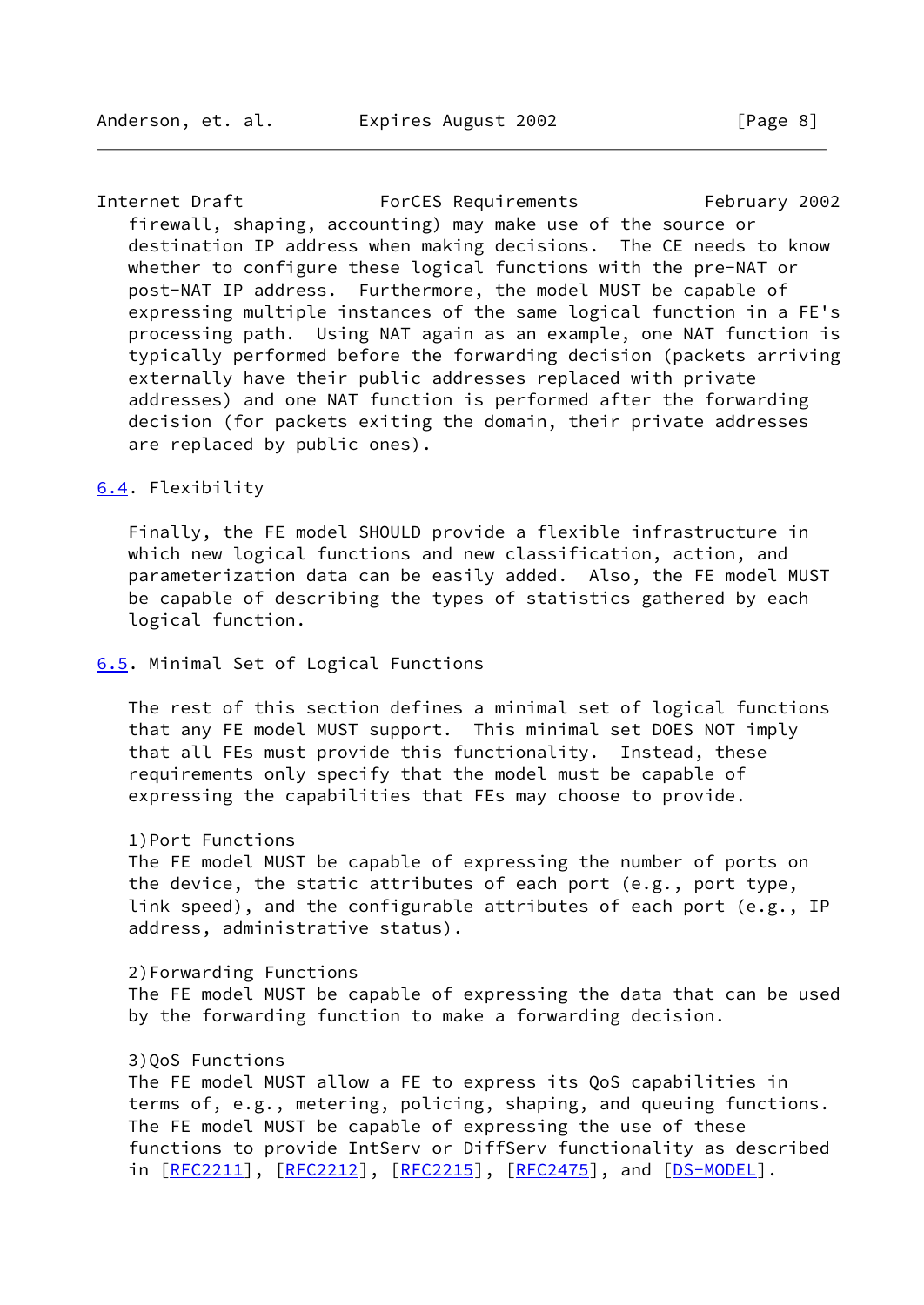### 4)Generic Filtering Functions

 The FE model MUST be capable of expressing complex sets of filtering functions. The model MUST be able to express the existence of these functions at arbitrary points in the sequence of a FE's packet

| Anderson, et. al. |  | Expires August 2002 | [Page 9] |  |
|-------------------|--|---------------------|----------|--|
|-------------------|--|---------------------|----------|--|

<span id="page-10-1"></span>Internet Draft ForCES Requirements February 2002 processing functions. The FE model MUST be capable of expressing a wide range of classification abilities from single fields (e.g., destination address) to arbitrary n-tuples. Similarly, the FE model MUST be capable of expressing what actions these filtering functions can perform on packets that the classifier matches.

## 5)Vendor-Specific Functions

 The FE model SHOULD be extensible so that vendor-specific FE functionality can be expressed.

## 6)High-Touch Functions

 The FE model MUST be capable of expressing the encapsulation and tunneling capabilities of a FE. The FE model MUST support functions that mark the IPv4 header TOS octet or the IPv6 Traffic Class octet. The FE model MAY support other high touch functions (e.g., NAT, ALG).

 7)Security Functions The FE model MUST be capable of expressing the types of encryption that may be applied to packets in the forwarding path.

<span id="page-10-0"></span>[7](#page-10-0). ForCES Protocol Requirements

 This section specifies some of the requirements that the ForCES protocol MUST meet.

# 1)Configuration of Modeled Elements

 The ForCES protocol MUST allow the CEs to determine the capabilities of each FE. These capabilities SHALL be expressed using the FE model whose requirements are defined in  $Section 6$ . Furthermore, the protocol MUST provide a means for the CEs to control all the FE capabilities that are discovered through the FE model. The protocol MUST be able to add/remove classification/action entries, set/delete parameters, query statistics, and register for and receive events.

# 2)Support for Secure Communication

 a) FE configuration will contain information critical to the functioning of a network (e.g. IP Forwarding Tables). As such, it MUST be possible to ensure the authentication and integrity of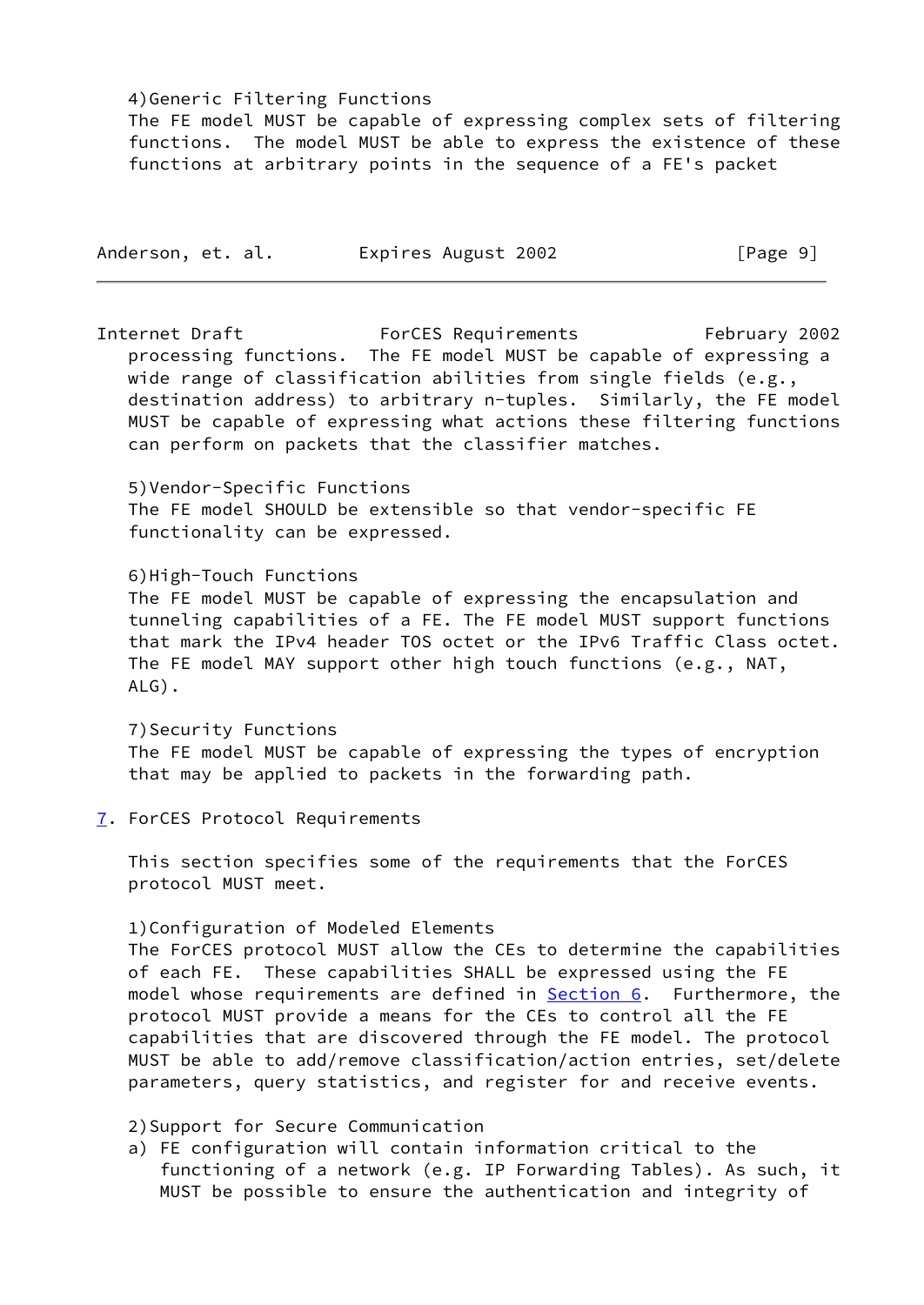ForCES protocol messages.

- b) FE configuration information may also contain information derived from business relationships (e.g. service level agreements). Therefore, it MUST be possible to secure (make private) ForCES protocol messages.
- c) In order to provide authentication, integrity and privacy for a proposed ForCES protocol, existing security mechanisms such as IPSec/IKE, TLS, etc. MUST be used/leveraged if applicable.

3)Scalability

| Anderson, et. al. |  |  |  | Expires August 2002 | [Page 10] |
|-------------------|--|--|--|---------------------|-----------|
|-------------------|--|--|--|---------------------|-----------|

Internet Draft ForCES Requirements February 2002 The ForCES protocol MUST be capable of supporting (i.e., must scale to) at least hundreds of FEs and tens of thousands of ports. For example, the ForCES protocol field sizes corresponding to FE or port numbers SHALL be large enough to support the minimum required numbers. This requirement does not relate to the performance of a NE as the number of FEs or ports in the NE grows.

4)Multihop

 When the CEs and FEs are separated beyond a single hop, the ForCES protocol will make use of an existing [RFC2914](https://datatracker.ietf.org/doc/pdf/rfc2914) compliant L4 protocol with adequate reliability, security and congestion control (e.g. TCP, SCTP) for transport purposes.

5)Message Priority

 The ForCES protocol MUST provide a means to express the protocol message priorities.

# 6)Reliability

 The ForCES protocol SHALL assume that it runs on top of an unreliable, datagram service. For IP networks, an encapsulation of the ForCES protocol SHALL be defined that uses a [\[RFC2914](https://datatracker.ietf.org/doc/pdf/rfc2914)]-compliant transport protocol and provides a datagram service (that could be unreliable). For non-IP networks, additional encapsulations MAY be defined so long as they provide a datagram service to the ForCES protocol. However, since some messages will need to be reliably delivered to FEs, the ForCES protocol MUST provide internal support for reliability mechanisms such as message acknowledgements and/or state change confirmations.

 7)Interconnect Independence The ForCES protocol MUST support a variety of interconnect technologies. (refer to [section 5](#page-6-0), requirement# 1)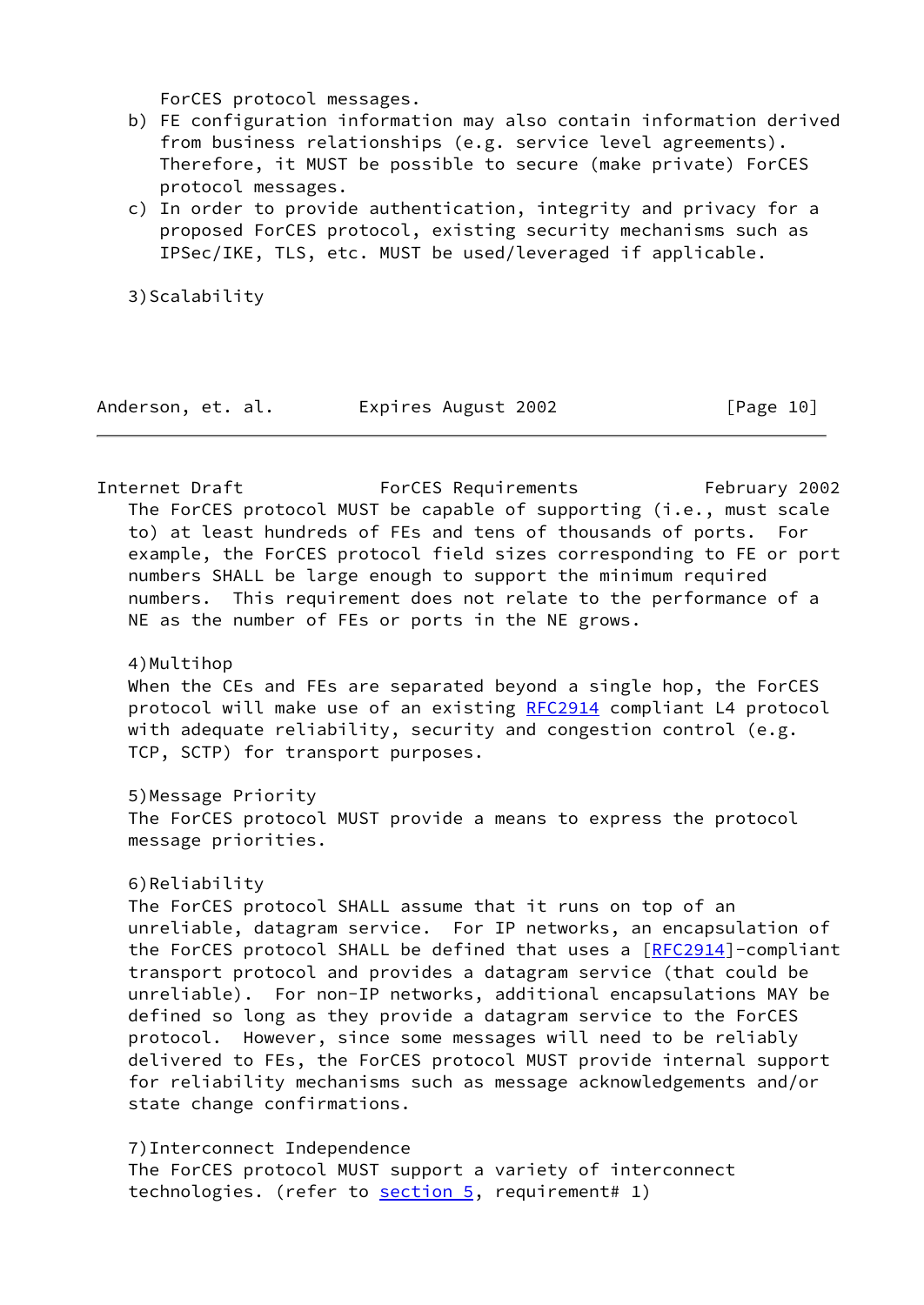### 8)High Availability

 The ForCES protocol MUST support mechanisms for high availability. This includes the ability for CEs and FEs to determine when there is a loss of association between them, ability to restore association and efficient state (re)synchronization mechanisms. High Availability also includes the ability to preset the actions an FE will take in reaction to loss of association to its CE e.g., whether the FE will continue to forward packets or whether it will halt operations. (refer to  $section 5$ , requirement# 7)

## 9)Packet Redirection

 The ForCES protocol MUST support the redirection of packets from FEs to their CEs. It MUST also support CEs to send packets to FEs for delivery. (refer to [section 5,](#page-6-0) requirement# 8)

10)Topology Exchange

| Anderson, et. al. |  | Expires August 2002 | [Page 11] |
|-------------------|--|---------------------|-----------|
|-------------------|--|---------------------|-----------|

<span id="page-12-2"></span>Internet Draft ForCES Requirements February 2002 The ForCES protocol MUST allow the FEs to provide their topology information (topology by which the FEs in the NE are connected) to the  $CE(s)$ . (refer to section  $5$ , requirement# 10)

 11)Dynamic Association The ForCES protocol MUST allow CEs and FEs to join and leave a NE dynamically. (refer to [section 5,](#page-6-0) requirement# 12)

 12)Command Bundling The ForCES protocol MUST be able to group an ordered set of commands to a FE. Each such group of commands SHOULD be sent to the FE in as few messages as possible. Furthermore, the protocol MUST support the ability to specify if a command group MUST have all-or-nothing semantics.

 13)Asynchronous Event Notification The ForCES protocol MUST be able to asynchronously notify the CE of events on the FE such as change in available resources or capabilities. (refer to  $section 5$ , requirement# 6)

<span id="page-12-0"></span>[8](#page-12-0). Security Considerations

See architecture requirement #5 and protocol requirement #2.

<span id="page-12-1"></span>[9](#page-12-1). Normative References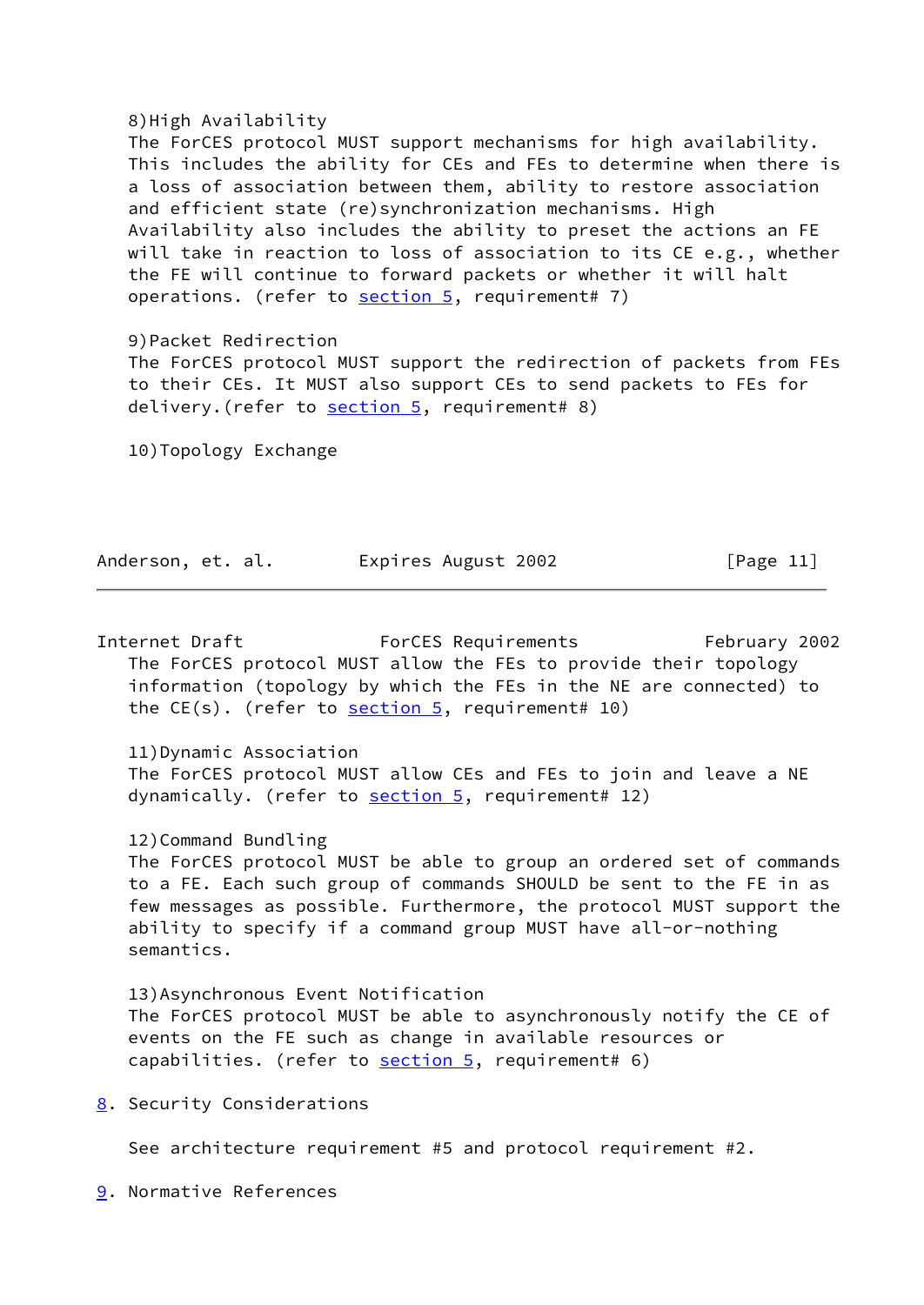<span id="page-13-1"></span> [DS-MODEL] Y. Bernet, et. al., "An Informal Management Model for DiffServ Routers", work in progress, September 2001, [<draft-ietf](https://datatracker.ietf.org/doc/pdf/draft-ietf-diffserv-model-06.txt) [diffserv-model-06.txt](https://datatracker.ietf.org/doc/pdf/draft-ietf-diffserv-model-06.txt)>.

 [RFC1812] F. Baker, "Requirements for IP Version 4 Routers", [RFC1812](https://datatracker.ietf.org/doc/pdf/rfc1812), June 1995.

 [RFC2211] J. Wroclawski, "Specification of the Controlled-Load Network Element Service", [RFC2211](https://datatracker.ietf.org/doc/pdf/rfc2211), September 1997.

 [RFC2212] S. Shenker, C. Partridge, R. Guerin, "Specification of Guaranteed Quality of Service", [RFC2212](https://datatracker.ietf.org/doc/pdf/rfc2212), September 1997.

 [RFC2212] S. Shenker, J. Wroclawski, "General Characterization Parameters for Integrated Service Network Elements", [RFC2215](https://datatracker.ietf.org/doc/pdf/rfc2215), September 1997.

 [RFC2475] S. Blake, et. Al., "An Architecture for Differentiated Service", [RFC2475](https://datatracker.ietf.org/doc/pdf/rfc2475), December 1998.

[RFC2914] S. Floyd, "Congestion Control Principles", [RFC2914](https://datatracker.ietf.org/doc/pdf/rfc2914), September 2000.

| Anderson, et. al. | Expires August 2002 | [Page 12] |
|-------------------|---------------------|-----------|
|-------------------|---------------------|-----------|

<span id="page-13-5"></span>Internet Draft ForCES Requirements February 2002 [\[RFC2663](https://datatracker.ietf.org/doc/pdf/rfc2663)] P. Srisuresh & M. Holdrege, "IP Network Address Translator (NAT) Terminology and Considerations", [RFC2663](https://datatracker.ietf.org/doc/pdf/rfc2663), August 1999.

<span id="page-13-2"></span>[10.](#page-13-2) Informative References

<span id="page-13-0"></span> [REQ-PART] T. Anderson, C. Wang, J. Buerkle, "Requirements for the Dynamic Partitioning of Network Elements", work in progress, August 2001, <[draft-ietf-gsmp-dyn-part-reqs-00.txt>](https://datatracker.ietf.org/doc/pdf/draft-ietf-gsmp-dyn-part-reqs-00.txt).

<span id="page-13-3"></span>[11.](#page-13-3) Acknowledgments

 The authors would like to thank Vip Sharma and Lily Yang for their valuable contributions.

<span id="page-13-4"></span>[12.](#page-13-4) Authors' Addresses

 Todd A. Anderson Intel 2111 NE 25th Avenue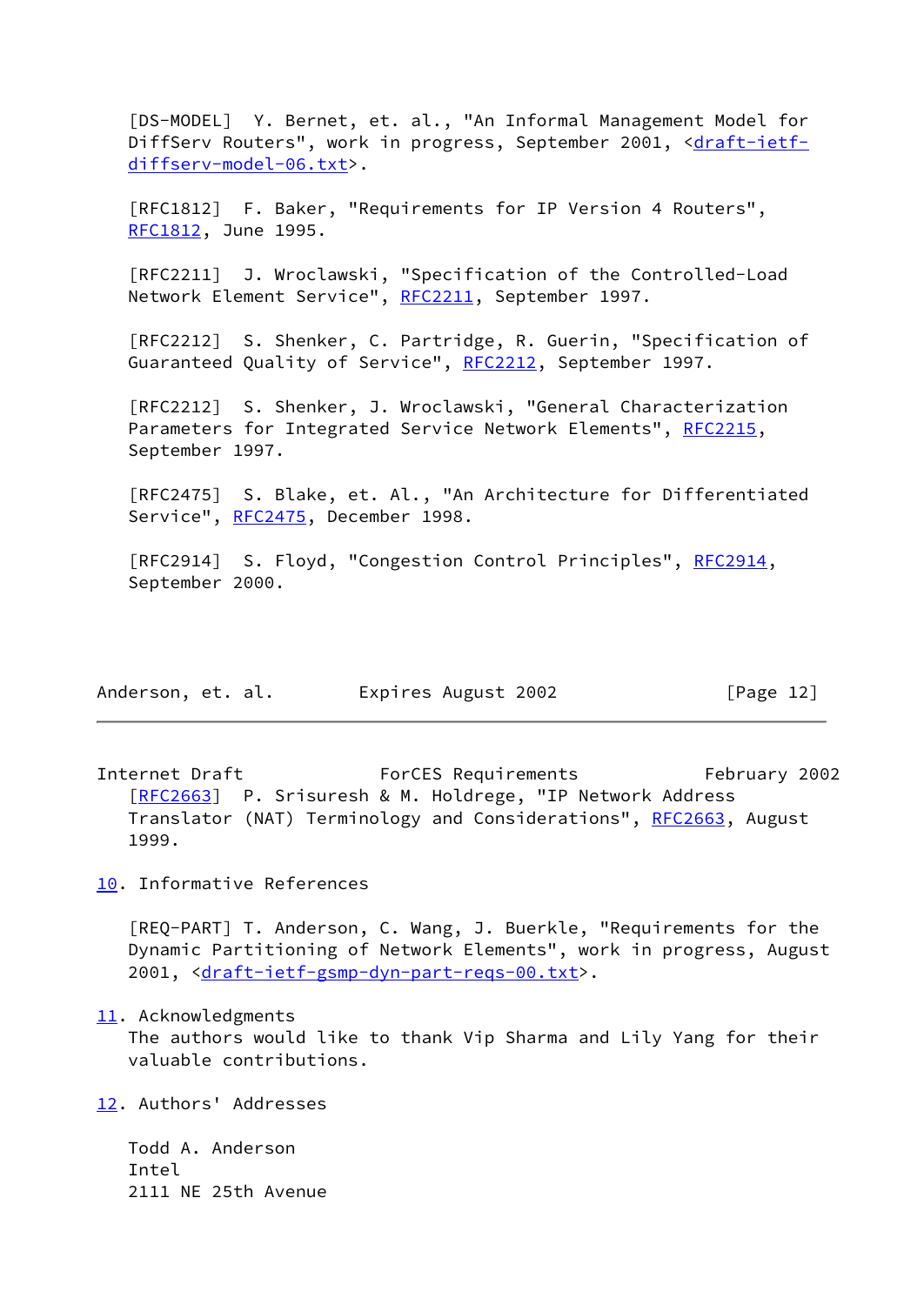Hillsboro, OR 97124 USA Phone: +1 503 712 1760 Email: todd.a.anderson@intel.com Ed Bowen IBM Zurich Research Laboratory Saumerstrasse 4 CH-8803 Rueschlikon Switzerland Phone: +41 1 724 83 68 Email: edbowen@us.ibm.com Ram Dantu Netrake Corporation 3000 Technology Drive, #100, Plano, Texas, 75074 Email: rdantu@netrake.com Phone: 214 291 1111 Avri Doria Institute for System Technology Lulea University of Technology SE-971 87, Lulea, Sweden Phone: +46 (0)920 49 3030 Email: avri@sm.luth.se Ram Gopal Nokia Research Center 5, Wayside Road, Burlington, MA 01803 Phone: 1-781-993-3685 Anderson, et. al. Expires August 2002 [Page 13] Internet Draft ForCES Requirements February 2002 Email: ram.gopal@nokia.com Jamal Hadi Salim Znyx Networks Ottawa, Ontario Canada Email: hadi@znyx.com

 Hormuzd Khosravi Intel 2111 NE 25th Avenue Hillsboro, OR 97124 USA Phone: +1 503 264 0334